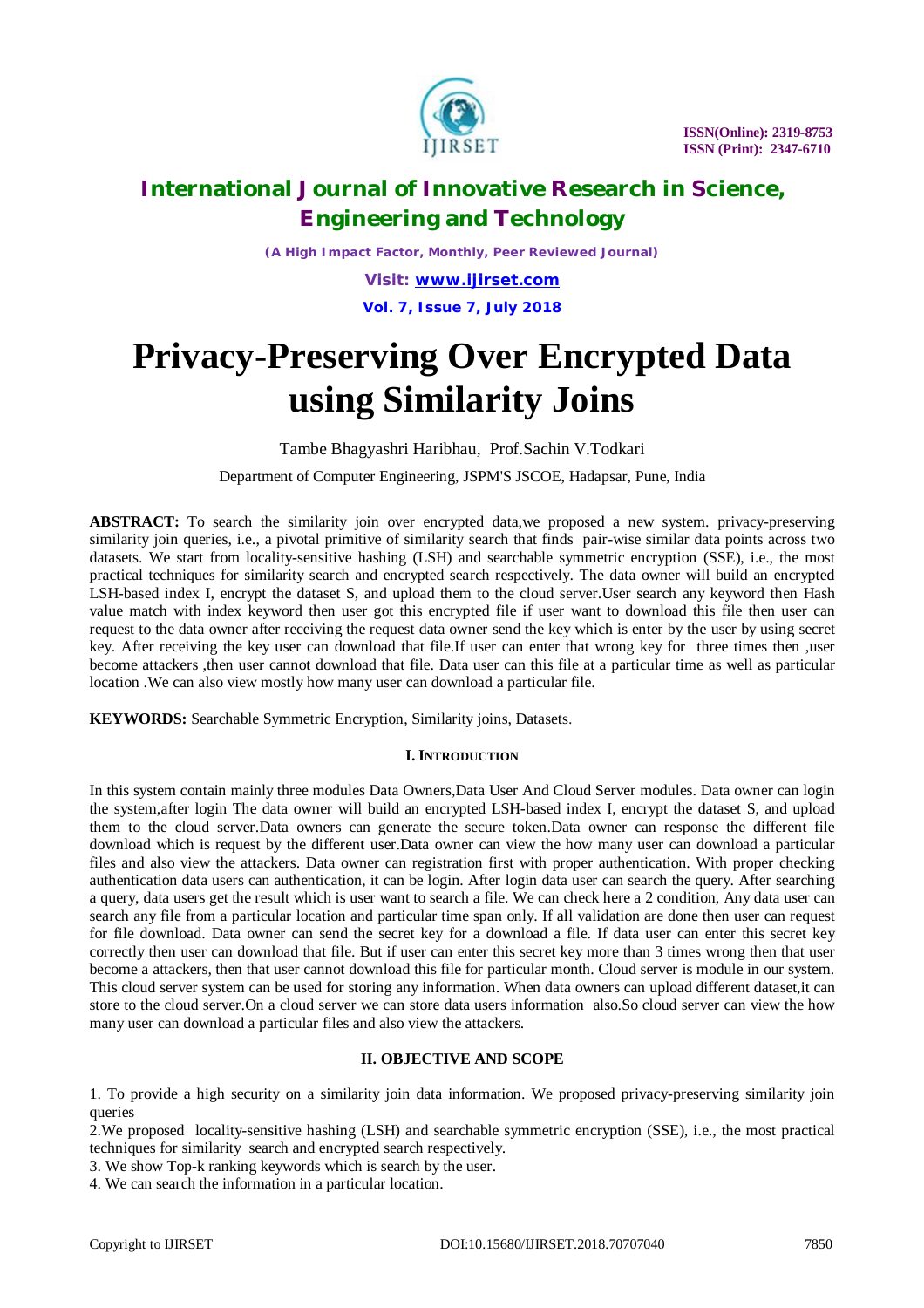

*(A High Impact Factor, Monthly, Peer Reviewed Journal)*

*Visit: [www.ijirset.com](http://www.ijirset.com)*

#### **Vol. 7, Issue 7, July 2018**

### **III. PROBLEM STATEMENT**

Similarity search is used for studied for data processing and analytics.For searching any information time required is more .While issue of data security and privacy preserving occure.this data security and privacy concerns along the trend of data outsourcing have not been fully addressed.Security issue is also occure.

### **IV. REVIEW OF LITERATURE**

A. Boldyreva and N. Chenette [1] have introduced, used to solve problem of efficient (sub-linear) fuzzy search on encrypted outsourced data. Using fuzzy-searchable encryption (EFSE). Problem of efficient (sub-linear) fuzzy search on encrypted outsourced data, in the symmetric-key setting. Show how to construct schemes that are more efficient and satisfy a weaker security notion. time required more for large data for searching data.

M. Kuzu, M. S. Islam, and M. Kantarcioglu [2] have introduced, to solve an efficient scheme for similarity search over encrypted data**.** A state-of-the art algorithm for fast near neighbor search in high dimensional spaces called locality sensitive hashing.Provide a real world application of the proposed scheme and verify the theoretical results with empirical observations on a real dataset. Cryptographic techniques are inefficient due to their reliance on costly cryptographic operations Cryptographic techniques do not scale well for real world data sources.

R. Curtmola, J. Garay, S. Kamara, and R. Ostrovsky [3] have introduced, used for Searchable symmetric encryption: improved definitions and efficient constructions. We begin by reviewing existing notions of security and propose new and stronger security definitions .Interestingly, in addition to satisfying stronger security guarantees, our constructions are more efficient than all previous constructions .All PIR m schemes is that the data is always unencrypted, unlike the previous two settings on searching on *encrypted* data.

K. Ren, C. Wang, and Q. Wang.[4] have introduced, solve Security challenges for the public cloud. Security and privacy are perceived as primary obstacles to its wide adoption. Cloud computing provides literally unlimited computation powers while reducing costs, how to prevent malicious cloud users from abusing cloud resources is still an issue.Adopting stricter monitoring of cloud resource usage could be one way to mitigate this concern, but it's inevitably in conflict with legal users' privacy rights.

Y. Zheng, H. Cui, C. Wang, and J. Zhou.[5] have introduced to study Privacy-preserving image denoising from external cloud databases using external techniques. we initiate the first endeavor toward privacy-preserving image denoising from external cloud databases.Our design can achieve the denoising quality close to the optimal performance in plaintext. Time consuming and space consuming process.

D. Cash, P. Grubbs, J. Perry, and T. Ristenpart[6] have introduced study of leakage-abuse attacks and demonstrate their effectiveness for varying leakage profiles and levels of server knowledge. characterization of the leakage profiles of in-the-wild searchable encryption products and SE schemes in the literature, and present attack models based on an adver serial server's prior knowledge. The usage of SE with L1 level leakage over weaker variants.seek leakage levels even lower than L1.

D. Song, D. Wagner, and A. Perrig<sup>[7]</sup> ,have introduced to show how to support searching functionality without any loss of data confidentiality. This describe our cryptographic schemes for the problem of searching on encrypted data and provide proofs of security for the resulting crypto systems. Searching time is more in a encrypted data.

Man Lung Yiu, Ira Assent, Christian S. Jensen [8] ,have introduced to used for similarity search techniques for sensitive metric data. The data prior to supplying it to the service provider for similarity queries on the transformed data. Techniques provide interesting trade-offs between query cost and accuracy. Flexible Distance-based Hashing methods finishes in just a single round of communication, but does not guarantee retrieval of the exact result.

H. Cui, X. Yuan, and C. Wang[9] ,have introduced to study for the correlated encrypted image datasets to enable a secure and efficient cloud-assisted data sharing service for mobile devices with privacy assurance. To enable a secure and efficient cloud-assisted image sharing architecture for mobile devices, by leveraging outsourced encrypted image datasets with privacy assurance. design two specialized .Encryption mechanisms that support the secure image reproduction inside the cloud directly from the encrypted candidate selection. Preserving more the image content privacy.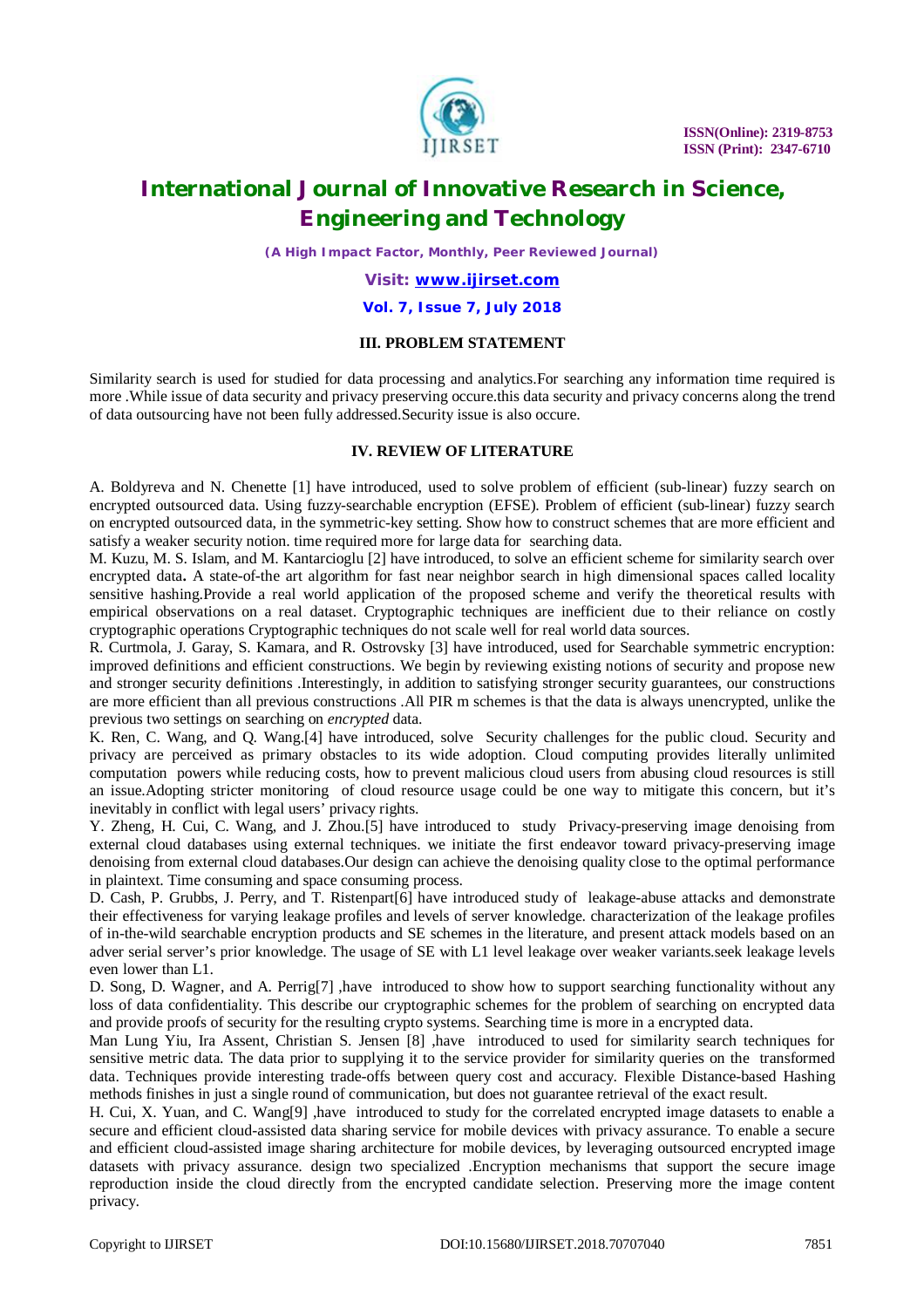

*(A High Impact Factor, Monthly, Peer Reviewed Journal)*

### *Visit: [www.ijirset.com](http://www.ijirset.com)*

#### **Vol. 7, Issue 7, July 2018**

D. Cash, J. Jaeger, S. Jarecki, C. Jutla, H. Krawczyk, M.-C. Rosu, and M. Steiner.[10] have introduced to study dynamic searchable encryption in very large databases while using different structures and implementations. This is to extend the OXT protocol of Cash et al. to support arbitrary boolean queries. Implementation is difficult as compare to existing techniques.

### **V.PROPOSED SYSTEM APPROACH**



**Fig.1 Block Diagram of Proposed System**

In this system contain mainly three modules Data Owners,Data User And Cloud Server modules. **Data Owners:-**

Data owner can login the system,after login The data owner will build an encrypted LSH-based index I, encrypt the dataset S, and upload them to the cloud server.Data owners can generate the secure token.Data owner can response the different file download which is request by the different user.Data owner can view the how many user can download a particular files and also view the attackers.

#### **Data Users:-**

Data owner can registration first with proper authentication. With proper checking authentication data users can authentication, it can be login. After login data user can search the query. After searching a query, data users get the result which is user want to search a file. We can check here a 2 condition, Any data user can search any file from a particular location and particular time span only. If all validation are done then user can request for file download. Data owner can send the secret key for a download a file. If data user can enter this secret key correctly then user can download that file. But if user can enter this secret key more than 3 times wrong then that user become a attackers, then that user cannot download this file for particular month.

#### **Cloud Server:-**

Cloud server is module in our system. This cloud server system can be used for storing any information. When data owners can upload different dataset, it can store to the cloud server. On a cloud server we can store data users information also. So cloud server can view the how many user can download a particular files and also view the attackers.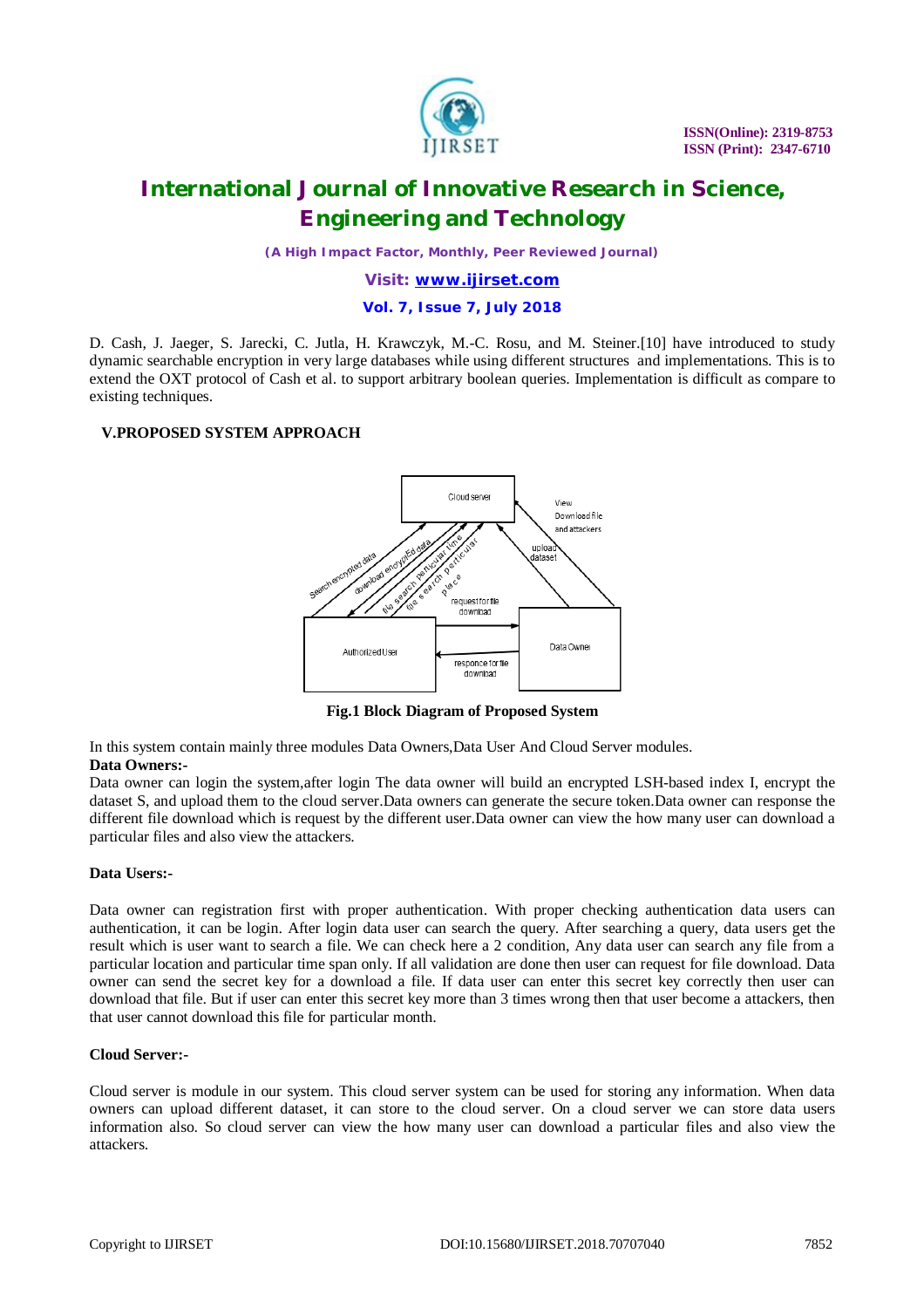

*(A High Impact Factor, Monthly, Peer Reviewed Journal)*

*Visit: [www.ijirset.com](http://www.ijirset.com)*

### **Vol. 7, Issue 7, July 2018**

## **VI.MATHAMATICAL MODEL**

**Notation:-**

NU-Normal User AU-Attackers User TU-Total User ESK-Enter Secret Key EISK-Enter Incorrect Secret Key **Normal User NU=** total no. of user –user enter correct secret key i.e. **NU**=TU-ESK **Attackers User AU=** total no. of user –user enter incorrect secret key. i.e. **AU**=TU-EISK

### **VIII.COMPARATIVE RESULTS**

In our experimental setup, In table 1,find out number of file upload and file download. In our experimental setup, in our system number file upload and download of files.

| Sr.No | <b>Number of File</b><br><b>Upload</b> | Number of File<br><b>Download</b> |
|-------|----------------------------------------|-----------------------------------|
|       | 35                                     | 15                                |

#### **Table1: No. Upload and download files**

In our experimental setup, In table 2, find out number of file upload and file download. In our experimental setup, in our system number file upload and download of files.

| Sr.No | <b>No of Search</b><br><b>Keyword 1</b> | No of search<br><b>Keyword 2</b> | No of<br><b>Search</b><br><b>Name</b> |
|-------|-----------------------------------------|----------------------------------|---------------------------------------|
|       | 15                                      | 16                               | 18                                    |

### **Table1: No. file Search by keywords**

### **IX.RESULTS**

From above data, In graph 1,we can see the no. of file upload and no of file download in the graph; we see 35 files upload by different data owners and 15 different users are download in the graph.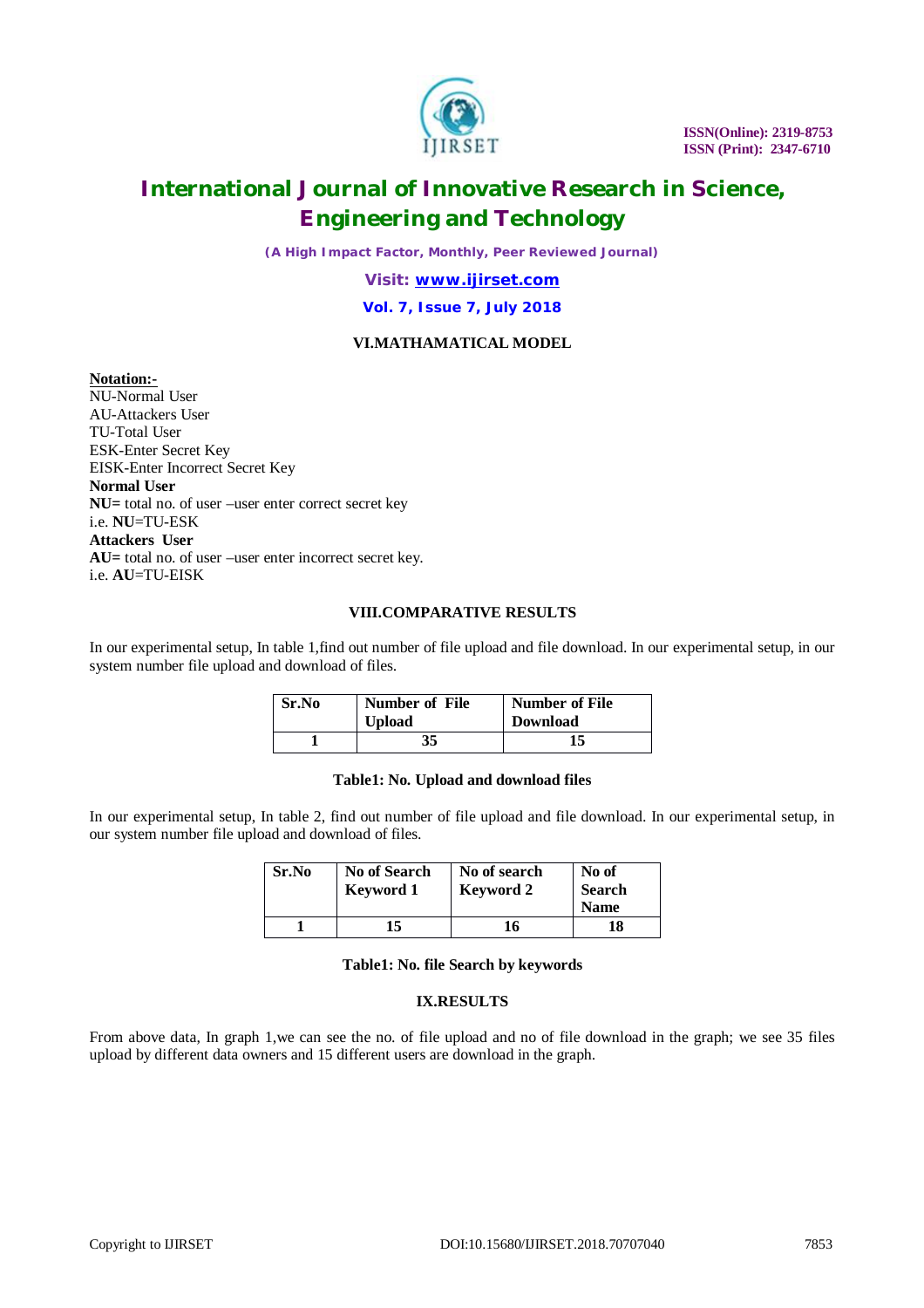

*(A High Impact Factor, Monthly, Peer Reviewed Journal)*

*Visit: [www.ijirset.com](http://www.ijirset.com)*

**Vol. 7, Issue 7, July 2018**



File Upload **III** File De

From above data, In graph 2,we can see the no. of file search keyword and file name also and no of file keyword 2 in the graph; we see 15 files search by keyword and 16 files search by keyword2 by different users and 18 files search by file name are shown in the graph..



### **X. CONCLUTION**

We study the problem of privacy-preserving similarity join queries over encrypted high-dimensional data. We start from the state-of-the-art approaches that combine LSH and SSE to realize secure similarity search. In particular, three different secure query schemes are proposed to solve the problem regarding different practical requirements on security, efficiency, accuracy and deployability.In Our proposed system searching of any file is fast compare than old technique. In this system we can detect the attackers which is attempt wrong security key for file download time and user can download a file from particular time period as well as particular location.

### **FETURE SCOPE**

In this system if user enter wrong secret key for more than 3 times then user become attacker. If this user are attack again and again then we can block that user for particular months or In feature we can block that user permanently.

### **ACKNOWLEDGMENT**

This work is supported in a privacy-preserving similarity join queries over encrypted data of any state in india. Authors are thankful to Faculty of Engineering and Technology (FET), Savitribai Phule Pune University,Pune for providing the facility to carry out the research work.